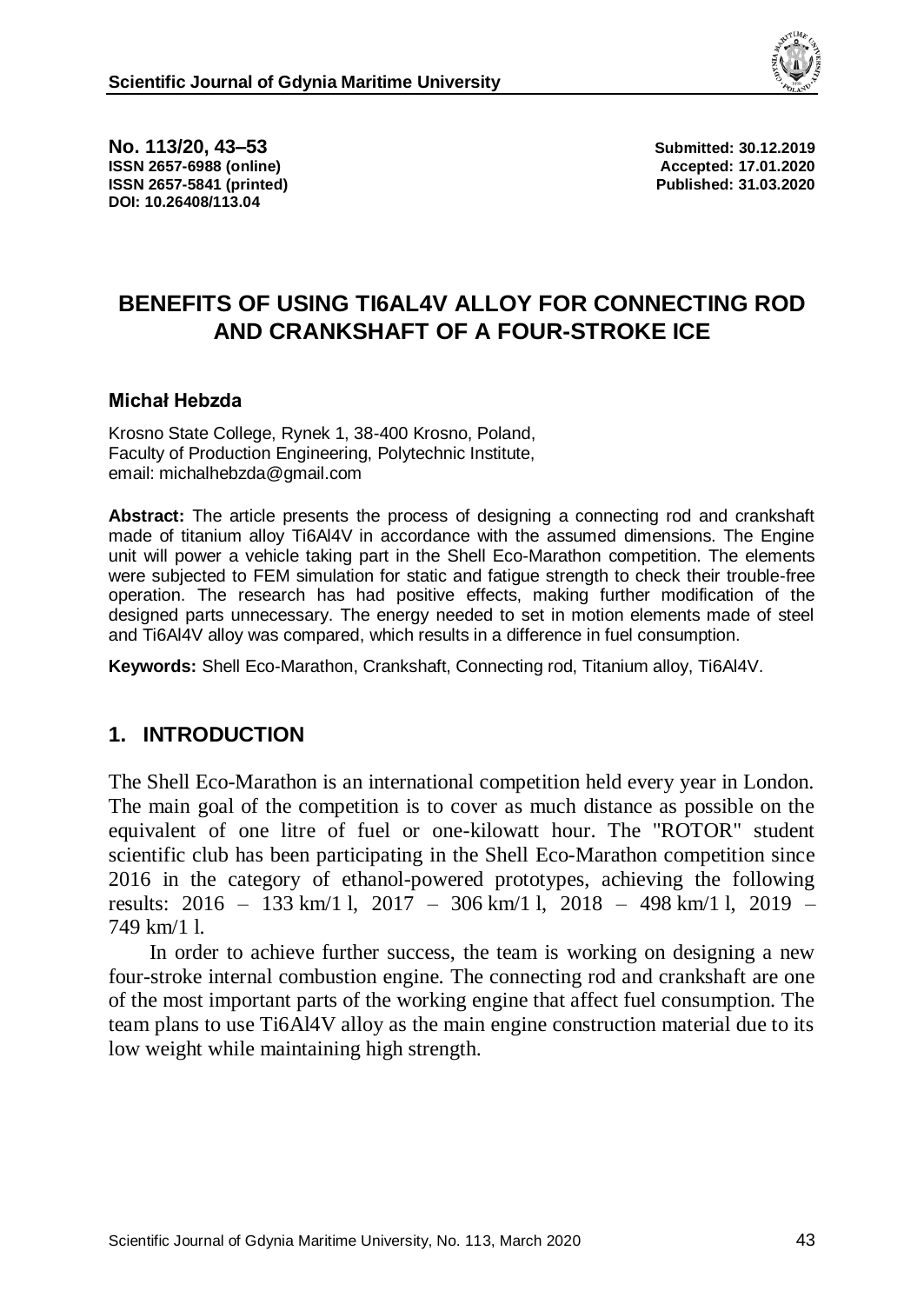# **2. CHARACTERISTICS OF TI6AL4V TITANIUM ALLOY**

Ti6Al4V (Class 5) is the most commonly used biphasic titanium alpha-beta alloy. This alloy contains 6% aluminium, 4% vanadium, 0.25% (maximum) iron, 0.2% (maximum) oxygen, with the rest being titanium.

This material shows much greater strength compared to pure titanium, while having the same stiffness and thermal properties. Among its many advantages, Ti6Al4V can be heat treated. In addition, Ti6Al4V is corrosion resistant, and easy to weld and machine compared to other titanium alloys. The yield strength of Ti6Al4V oscillates around 850 MPa.

Initially, the alloy was developed for the aerospace industry and is widely used in aerospace structural components. The density of Ti6Al4V corresponds to 50% of the density of nickel alloys and stainless steel. Therefore, the alloy is widely used because of its excellent strength-to-weight ratio. As a rule, it is used in an annealed condition at operating temperatures up to 400°C. However, this alloy can be heat treated to provide high strength in cross-sections up to 4 inches thick [Boyer, Welsch and Collings 1994].

### **3. CONCEPTUAL ASSUMPTIONS OF THE DESIGNED CRANK-PISTON INTERNAL COMBUSTION ENGINE-POWERED VEHICLE TAKING PART IN THE SHELL ECO-MARATHON COMPETITION**

Based on the design of the crank-piston system of the Piaggio Fly 4T engine with a capacity of 48 cm<sup>3</sup>, the crankshaft and connecting rod were designed. The main assumption of changing the design of the crank-piston system is to reduce the mass of moving parts, which have an impact on fuel consumption. The table presents the most important dimensions and properties of the connecting rod and crankshaft of the Piaggio engine.

| <b>Steel Crankshaft</b>                                 | <b>Steel Connecting rod</b>                        |
|---------------------------------------------------------|----------------------------------------------------|
| Total weight with crank pin 1940 [g]                    | Connecting rod length 90 [mm]                      |
| Crank radius 22 [mm]                                    | Crankshaft crank radius 22 [mm]                    |
| Flywheel shaped connection                              | Piston diameter 39 [mm]                            |
| Multi-wedge connection of the drive train               | Piston weight with pin and rings 53 [g]            |
| The interference fit of crankshaft components           | Piston pin diameter 13 [mm]                        |
| Bearing the main journals with ball and roller bearings | Connecting rod weight with bearings weight 140 [g] |
| Crank pin bearing - needle assembly                     | Connecting rod head width 14 [mm]                  |
|                                                         | Connecting rod end width 18 [mm]                   |
|                                                         | Maximum rotation speed 6000 [rpm]                  |
|                                                         | Speed at max torque 5000 [rpm] 523 [rad/s]         |

**Table 1.** Main dimensions and properties of Piaggio engine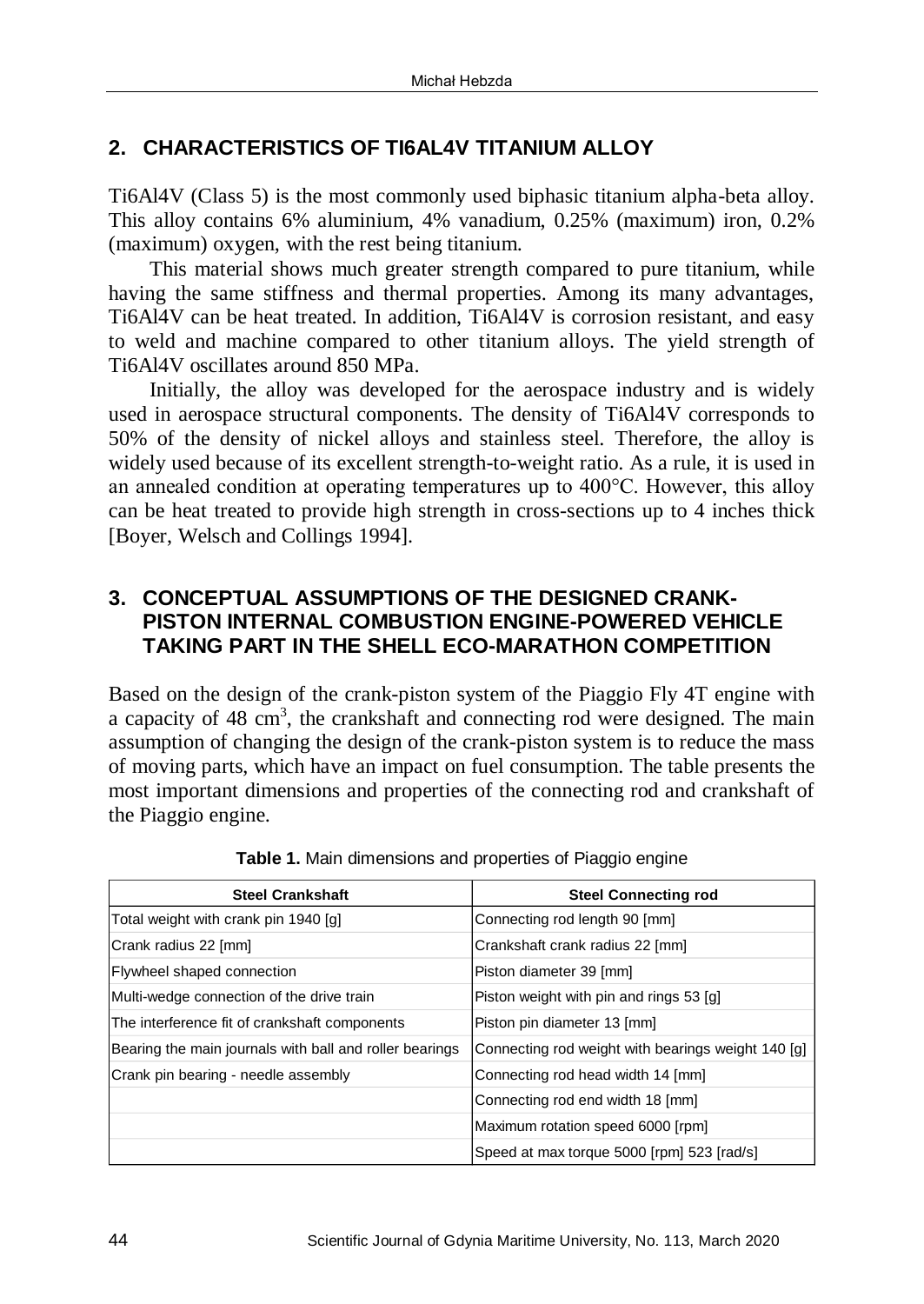In order to reduce the masses of the parts of the crank-piston system, the dimensions and material of the connecting rod and crankshaft will be changed. The predefined main dimensions and mass properties are given in Table No. 2, which will be finally verified during FEM simulation.

When selecting the dimensions of the parts, the appropriate strength and rigidity of the parts were taken into account. In this case, the life of the parts is not important, because the engine will be used sporadically.

| <b>Ti6AI4V Crankshaft</b>                               | <b>Ti6AI4V Connecting rod</b>                                                                       |
|---------------------------------------------------------|-----------------------------------------------------------------------------------------------------|
| Connecting rod weight with bearings weight              | Connecting rod length 120 [mm]                                                                      |
| Crank pin mass                                          | Crankshaft crank radius 25 [mm]                                                                     |
| Crank radius 25 [mm]                                    | Piston diameter 35 [mm]                                                                             |
| Connecting rod end width 16 [mm]                        | Piston weight with pin and rings 49 [g]                                                             |
| Flywheel shaped connection                              | Piston pin diameter 10 [mm]                                                                         |
| Shape connection of the drive train                     | Maximum exhaust pressure for ethanol 8.2 [MPa]                                                      |
| The interference fit of crankshaft components           | Connecting rod head width 12 [mm]                                                                   |
| Balancing of first order mass forces                    | Connecting rod end width 16 [mm]                                                                    |
| Bearing the main journals with ball and roller bearings | Maximum rotation speed 5000 [rpm]                                                                   |
| Crankpin bearing - needle assembly                      | Speed at max torque 4000 [rpm] 418 [rad/s]                                                          |
| Safety factor at least 2                                | The value of the radius to connecting rod length " $\lambda$ "<br>$\lambda = r/l = 25/120 = 0.2083$ |
|                                                         | Safety factor at least 2                                                                            |

**Table 2.** Main assumptions of the designed parts

Using the AVL BOOST program, the maximum pressure acting on the piston was simulated. Knowledge of the kinematics and dynamics of the crank-piston system made it possible to determine the forces acting on the crankshaft and the connecting rod. The crank pin material was defined as ŁH15 bearing steel. The masses of the designed parts will be determined with the help of the "Mass properties" module in Solidworks.

# **4. CONNECTING ROD AND CRANKSHAFT DESIGN PROCESS**

Using the Solidworks program, the connecting rod and crankshaft models were designed in accordance with the assumed main dimensions. During FEM simulation, at the beginning stress, as a result of interference joints was determined. The tested parts were fixed in the place of bearing mounting. For static strength tests, gas forces acting on the piston crown and inertia forces were used. In the simulation of fatigue strength, objects were subjected to forces at a rotational speed at which the engine reaches maximum power [Shih 2011]. The minimum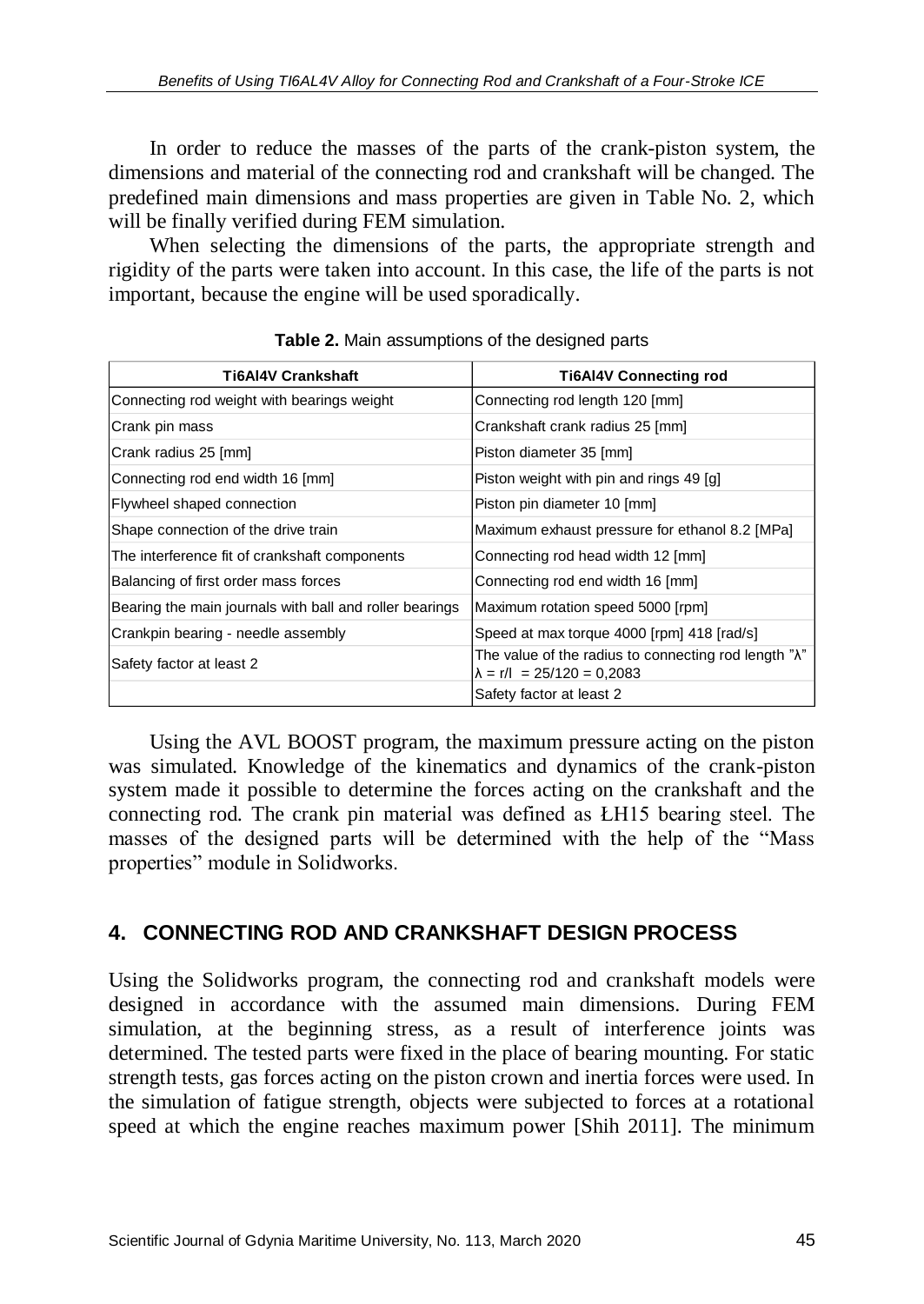operating time of the parts was set at 14 million cycles, which corresponds to approx. 60 hours of operation.



**Fig.1.** Connecting rod model made of Ti6Al4V alloy



**Fig. 2.** Crankshaft model made of Ti6Al4V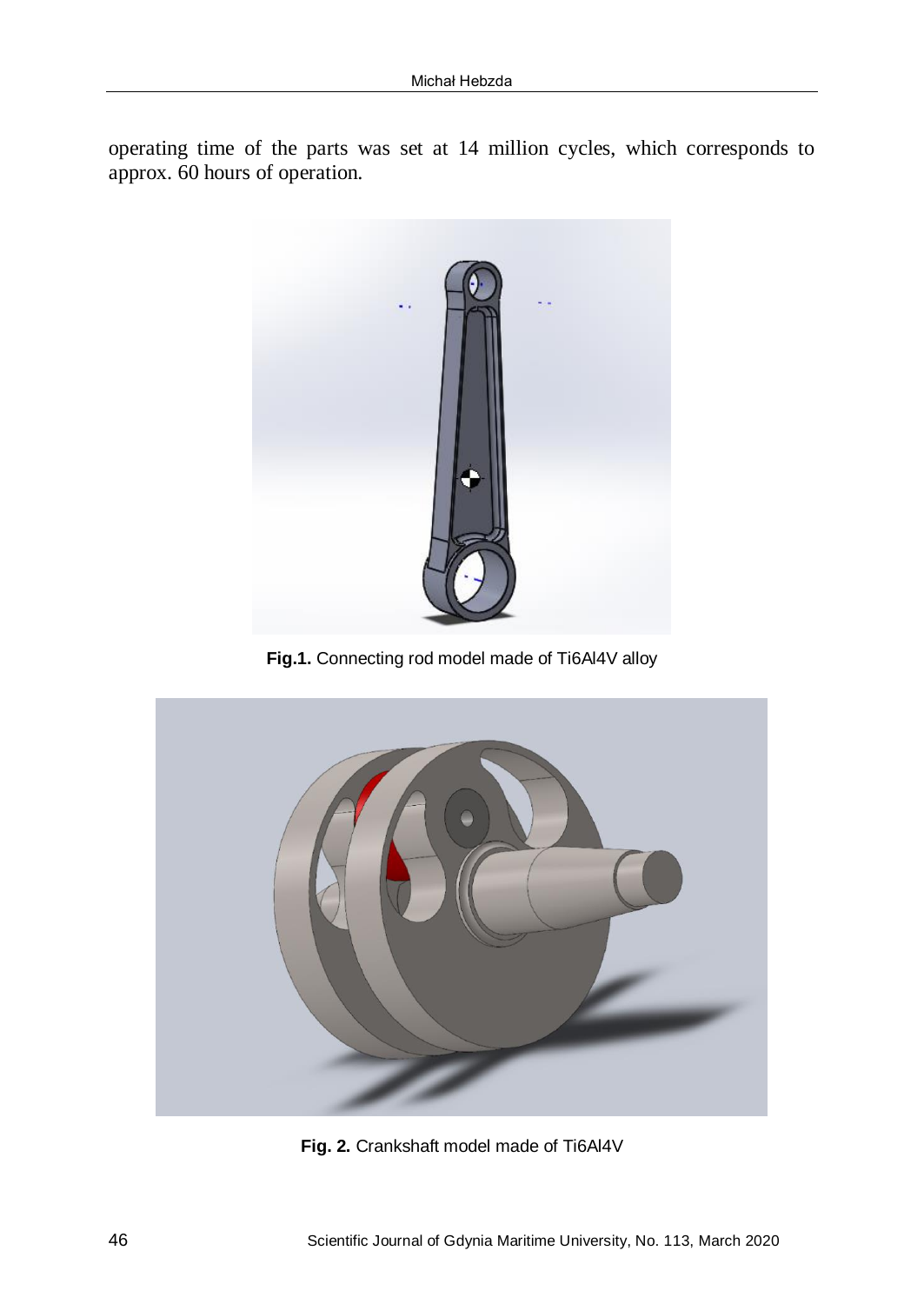The designed crankshaft is shown in Figure 2. Its dimensions are consistent with the assumed data. For balancing, a material allowance corresponding to the mass of the parts in rotation and reciprocating movement has been removed in the crankshaft discs.

The centre of gravity of the crankshaft has been moved to the axis of rotation [Hoag 2006].



**Fig. 3.** The applied mesh for simulation purposes on the modelled connecting rod



**Fig. 4.** The applied mesh for simulation purposes on the modelled crankshaft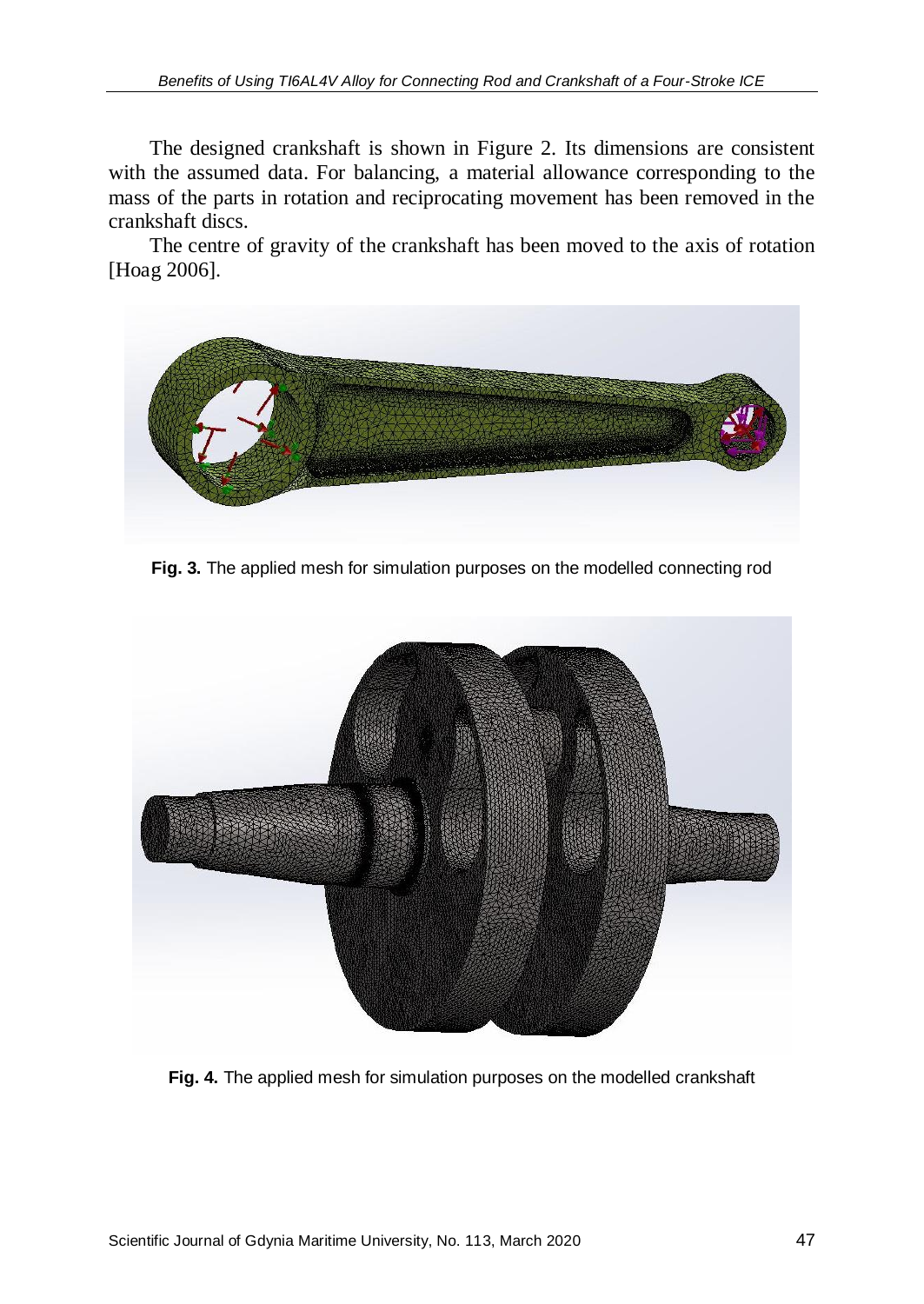A very fine mesh was created in both parts for FEM simulation using the "curvature-based mesh" option. This method allows the mesh to be thickened in places exposed to the highest stresses [Shih 2011].



**Fig. 5.** Simulation results of static strength of the designed connecting rod

During FEM simulations, the following connecting rod loads were taken into account during operation [SAE International 2004, Hoag 2006, Isermann 2014]:

- compressive force from gas forces and inertia forces from reciprocating parts;
- buckling from compressive force (slenderness factor  $\lambda \approx 30$ );
- rankine's buckling theory was used;
- bending by inertia forces;
- stretching by inertia forces.

The test showed good static strength of the designed element. The maximum stresses occurring are 341.5 [MPa], which meets the given conditions.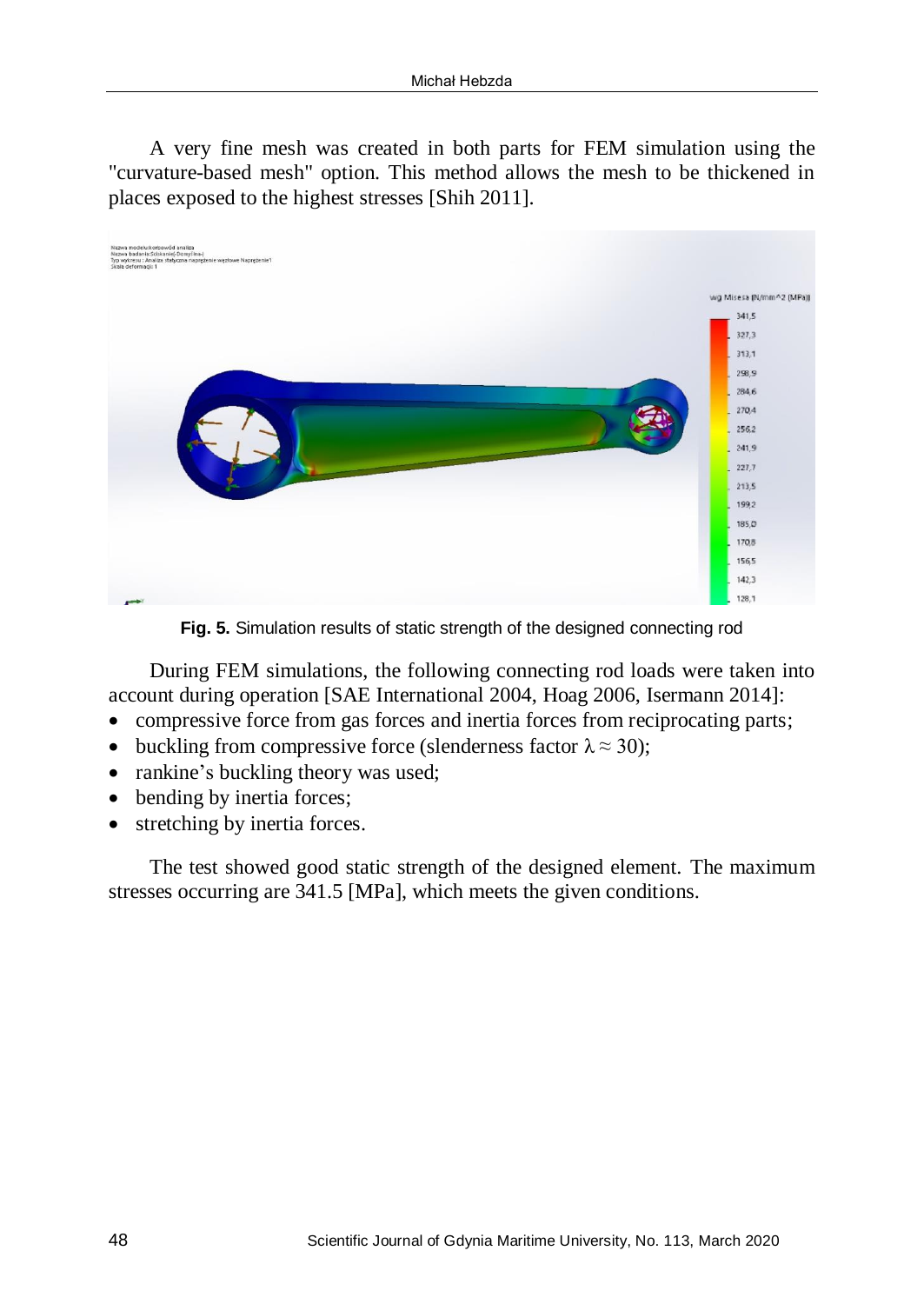

**Fig. 6.** Simulation results of static strength of the designed crankshaft

During FEM simulation, the following loads acting on the crankshaft during operation were taken into account[SAE International 2004, Hoag 2006, Isermann 2014]:

- press fit crank  $pin shaft$  disc;
- press fit connection of main journals with shaft discs;
- tangential and normal force acting on the crank pin (components of gas forces);
- centrifugal force of parts in rotation.

The results show the highest stresses arising during crankshaft operation. The highest stresses arise where the crank pin connects to the crankshaft disc. They do not exceed the assumed allowable stresses.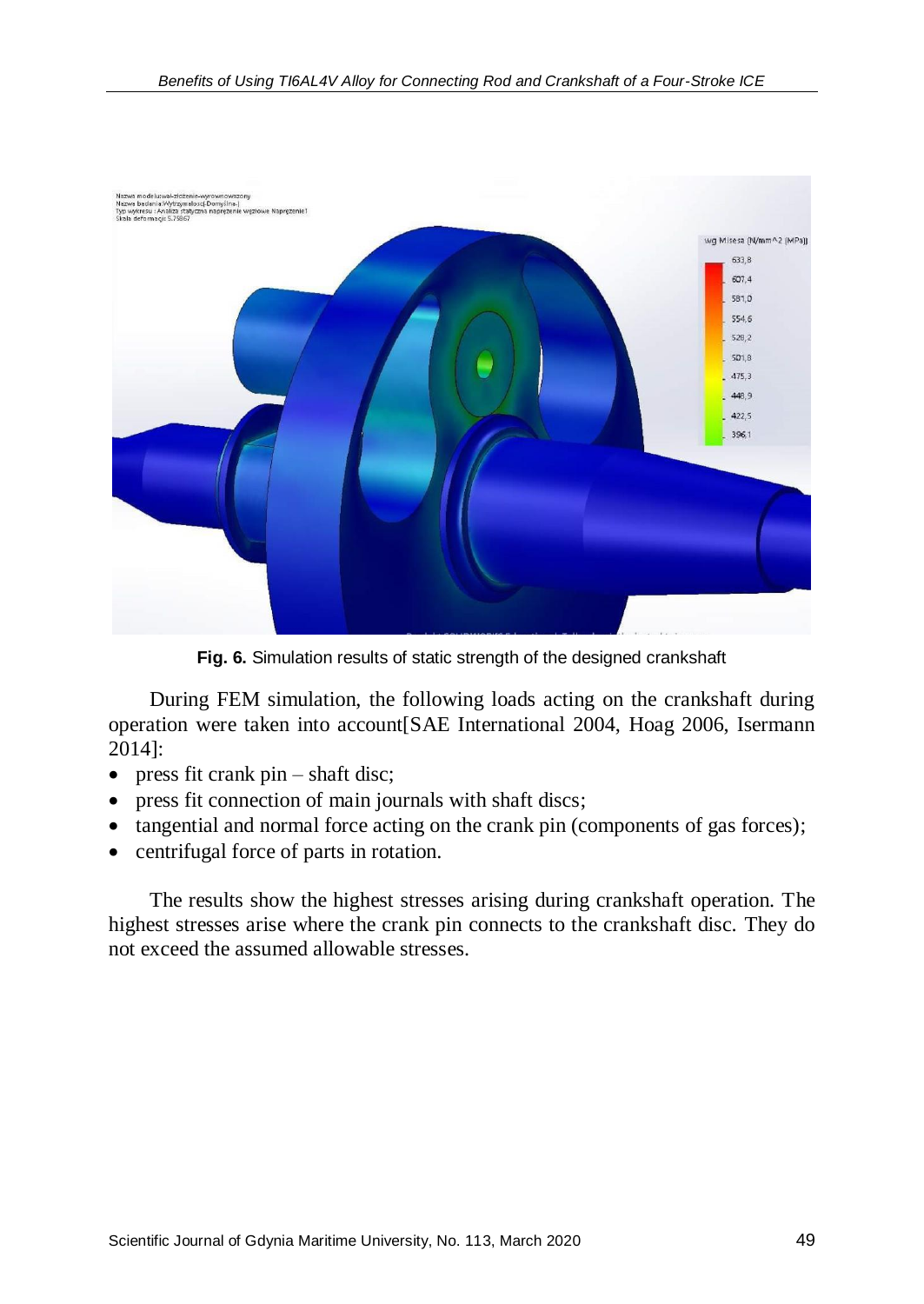

**Fig. 7.** The simulation result of the connecting rod fatigue strength with Ti6Al4V

The studies show sufficient fatigue strength. The connecting rod exposed to gas and centrifugal forces will not be damaged during 14 million working cycles.



**Fig. 8.** Results of the crankshaft fatigue strength simulation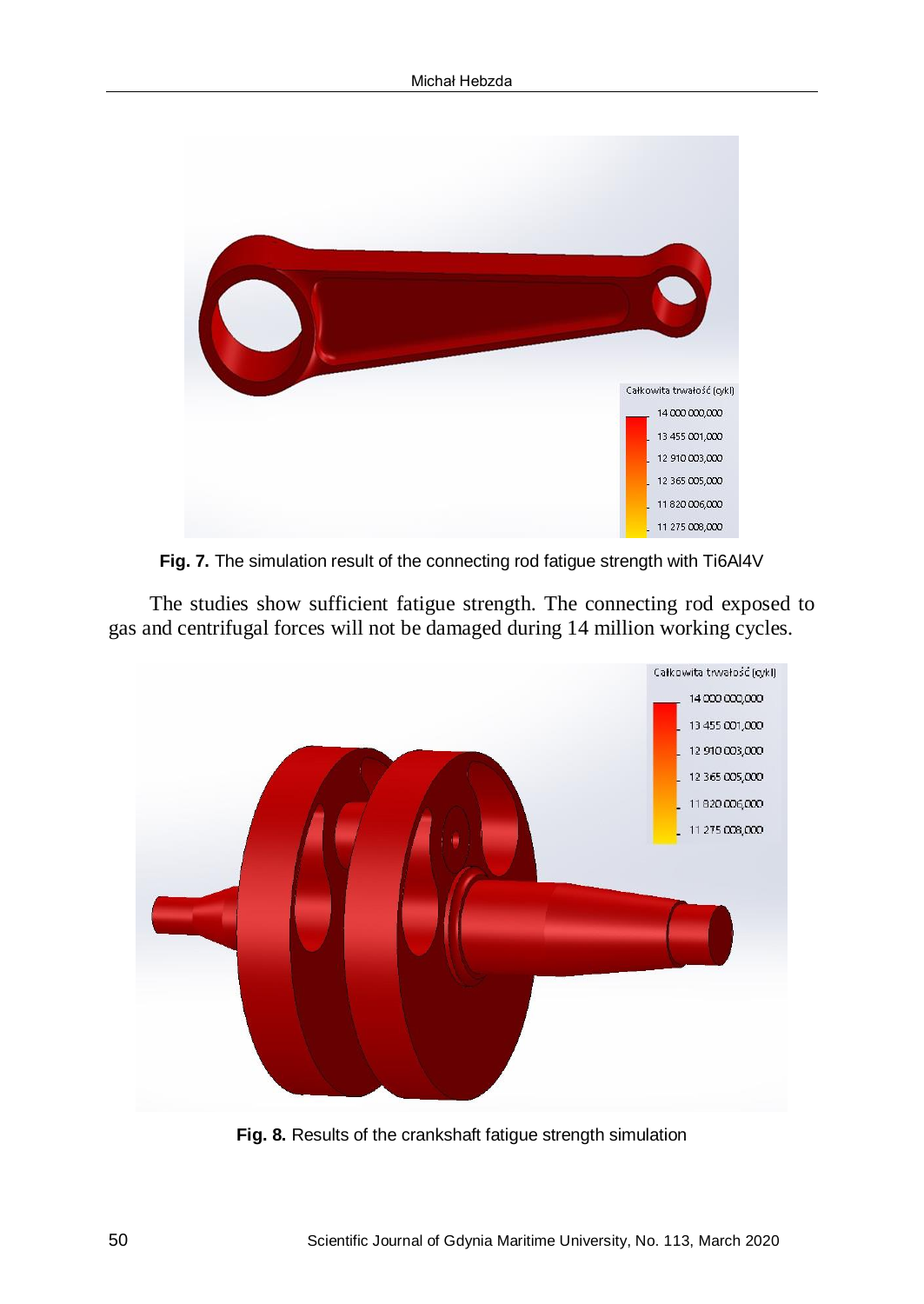The simulation shows the designed element, which is subjected to all of the forces during operation. The study proves that the crankshaft should withstand over 14 million working cycles. This amount is sufficient, considering the very short working time the engine will be subjected to.

# **5. COMPARISON OF STEEL PARTS PARAMETERS TO TI6AL4V TITANIUM ALLOY PARTS**

The main assumption of the project was weight reduction, which results in a reduction of the energy needed to put the parts of the crank-piston system into motion. During the race, the engine is started about 20 times. Knowing the moment of inertia of the crankshaft and connecting rod, the amount of kinetic energy needed to set the part in motion was calculated [SAE International 2004].

The kinetic energy for a steel crankshaft and connecting rod is:

$$
E_{ks} = 417.21 [J](1)
$$

and the energy for a Ti6Al4V crankshaft and connecting rod is:

$$
E_{kt} = 168.73 [J] (2)
$$

which gives us about a 60% reduction of kinetic energy. In order to estimate the reduced fuel consumption, the efficiency of the Piaggio engine was used for calculations. The efficiency of an engine cannot be determined at the design stage.

The adopted efficiency is:

$$
\eta=0.28~(3)
$$

The sum of the kinetic energy difference between the energy of the Piaggio crank-piston system and the designed system is:

$$
E_k = 867.8 [J] (4)
$$

The calorific value of ethanol is: 21 200 [J/ml]

The estimated difference in fuel consumption of the engine with a connecting rod and crankshaft made of titanium alloy is:

$$
\frac{867.8 \text{ [J]}}{21200 \text{ [m]}}
$$
 = 0.041 [ml] (5)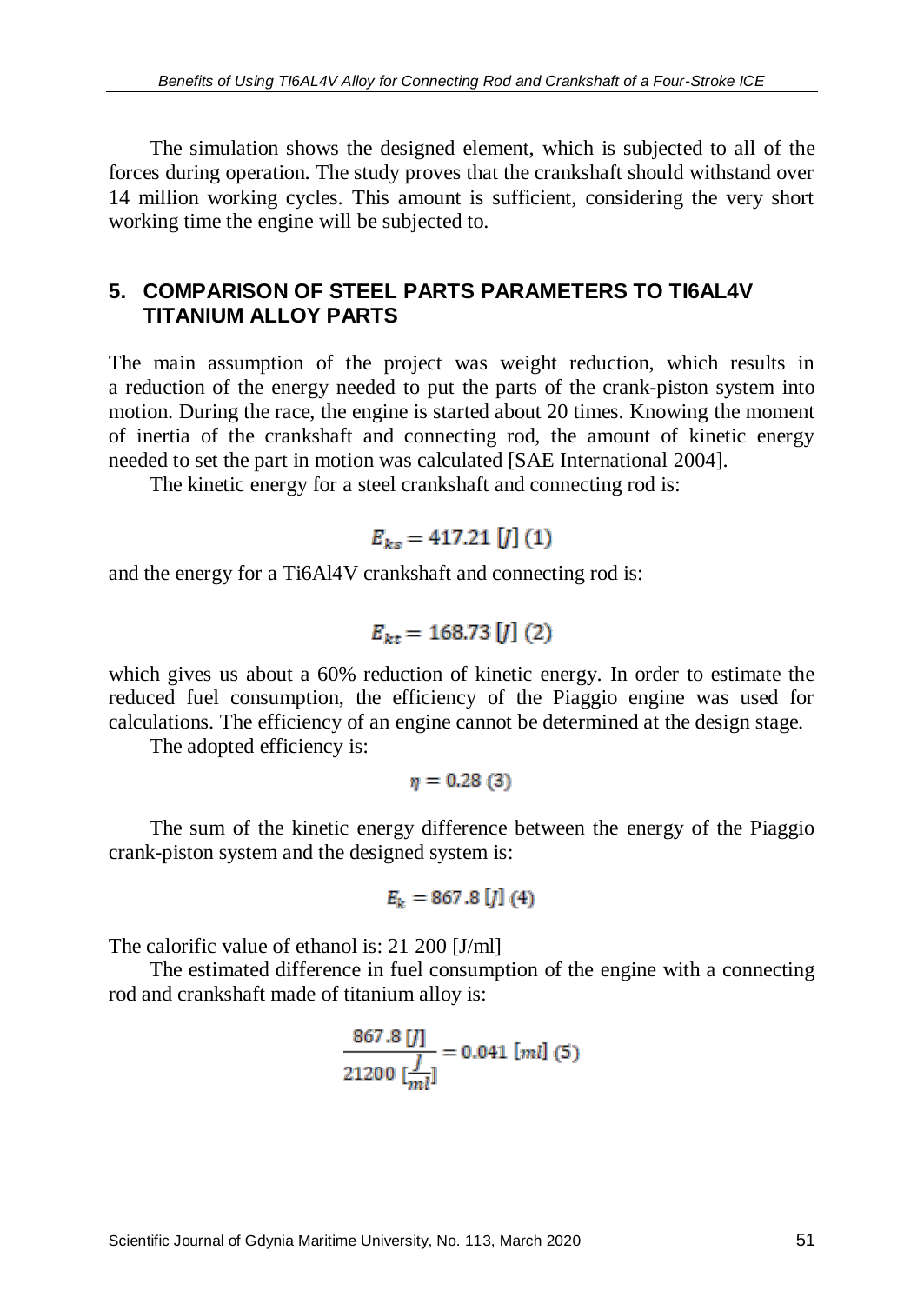

**Fig. 9.** Results of the crankshaft fatigue strength simulation

Due to the change of dimensions and the change of material from which the parts were made, the mass of the crank-piston system was reduced by almost 50%. The red element in Figure 9 is the equivalent of the connecting rod, piston with pin and rings as well as the bearing masses.

#### **6. CONCLUSIONS**

The main goal of the "ROTOR" team is to achieve the best possible result during The Shell Eco-Marathon competition, which is why the team decided to create an engine of their own design, the main elements of which will be made of Ti6Al4V titanium alloy. By using parts of the crank-piston system made of Ti6Al4V alloy, whose energy needed to set it in motion is much lower compared to the massproduced Piaggio Fly 4T engine crank-piston system, lower fuel consumption was estimated. In addition, the weight of the entire car has been reduced, which will positively affect the final result during the competition. The disadvantage of this construction is the high cost of production due to unit production of parts and the high cost of Ti6Al4V compared to steel.

Using the Solidworks program, simulations of the static and fatigue strength of the designed parts were performed. The results confirm the well-chosen dimensions of the parts and their resistance to forces, which will result in a long and reliable working time.